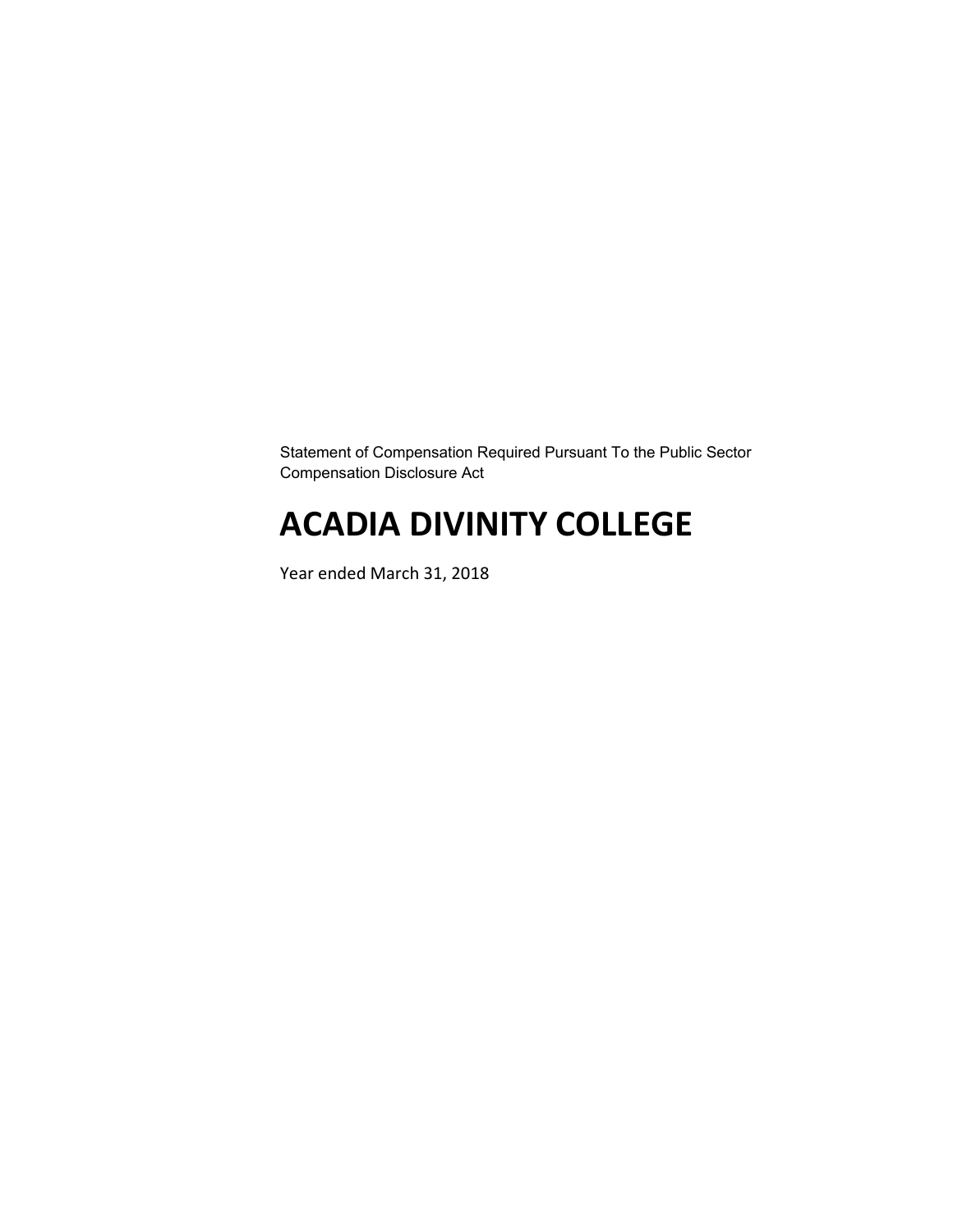

 KPMG LLP Purdy's Wharf Tower One 1959 Upper Water Street, Suite 1500 Halifax Nova Scotia B3J 3N2 Canada Telephone (902) 492-6000 Fax (902) 429-1307

## **INDEPENDENT AUDITORS' REPORT**

To the Board of Trustees of Acadia Divinity College

We have audited the accompanying Statement of Compensation Required Pursuant To the Public Sector Compensation Disclosure Act for Acadia Divinity College for the year ended March 31, 2018, and notes, comprising a summary of significant accounting policies and other explanatory information (together the "Statement"). The Statement has been prepared by management in accordance with the financial reporting provisions in section 3 of the Public Sector Compensation Disclosure Act dated December 10, 2010.

### *Management's Responsibility for the Statement*

Management is responsible for the preparation of the Statement in accordance with the financial reporting provisions in section 3 of the Public Sector Compensation Disclosure Act dated December 10, 2010. This includes determining that the basis of accounting is an acceptable basis for the preparation of the Statement in the circumstances, and for such internal control as management determines is necessary to enable the preparation of the Statement that is free from material misstatement, whether due to fraud or error.

### *Auditors' Responsibility*

Our responsibility is to express an opinion on this Statement based on our audit. We conducted our audit in accordance with Canadian generally accepted auditing standards. Those standards require that we comply with ethical requirements and plan and perform the audit to obtain reasonable assurance about whether the Statement is free from material misstatement.

An audit involves performing procedures to obtain audit evidence about the amounts and disclosures in the Statement. The procedures selected depend on our judgment, including the assessment of the risks of material misstatement of the Statement, whether due to fraud or error. In making those risk assessments, we consider internal control relevant to the entity's preparation of the Statement in order to design audit procedures that are appropriate in the circumstances, but not for the purpose of expressing an opinion on the effectiveness of the entity's internal control. An audit also includes evaluating the appropriateness of accounting policies used and the reasonableness of accounting estimates made by management, as well as evaluating the overall presentation of the Statement.

We believe that the audit evidence we have obtained is sufficient and appropriate to provide a basis for our audit opinion.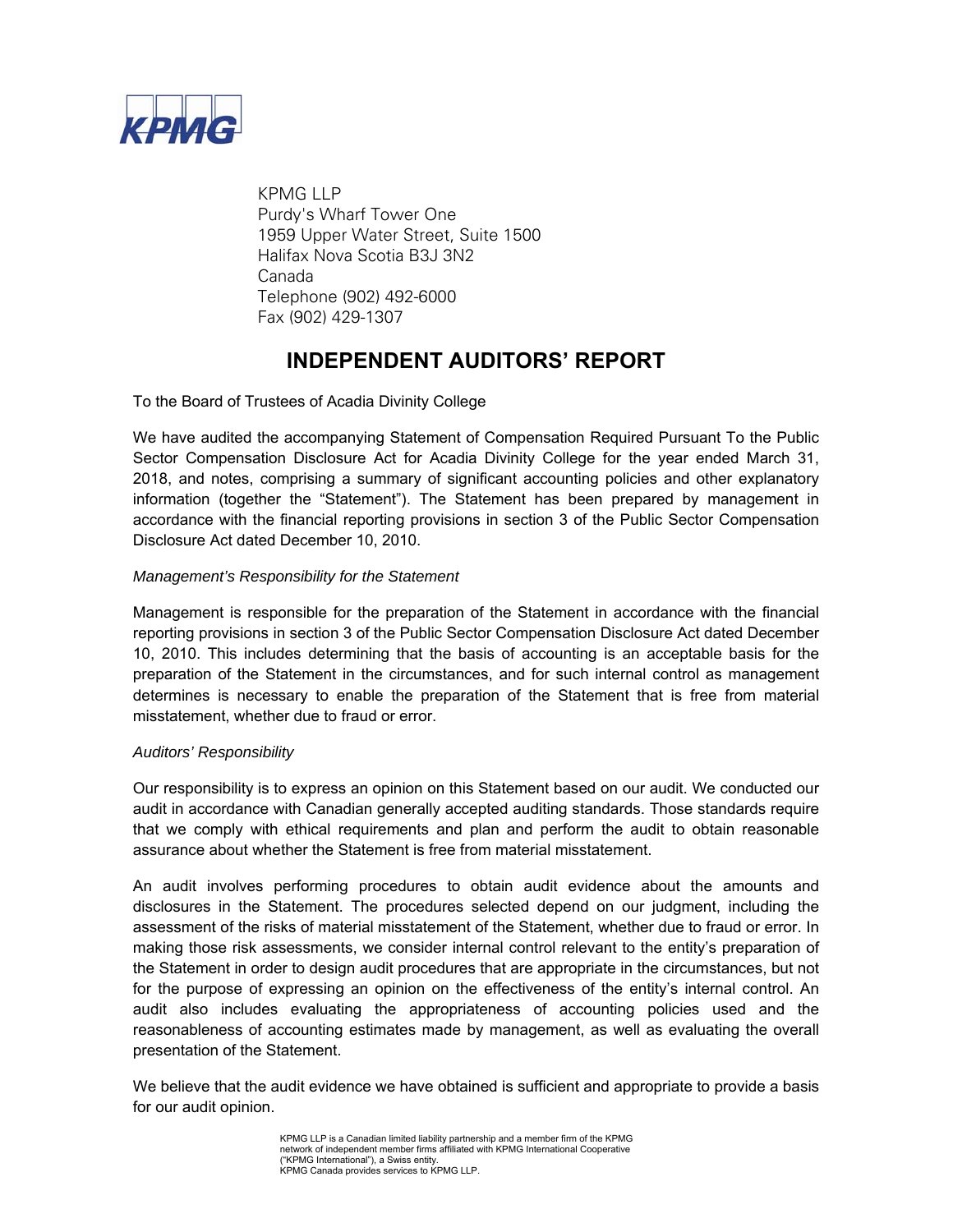

### *Opinion*

In our opinion, the Statement of Compensation Required Pursuant To the Public Sector Compensation Disclosure Act for Acadia Divinity College for the year ended March 31, 2018 is prepared, in all material respects, in accordance with the financial reporting provisions in section 3 of the Public Sector Compensation Disclosure Act dated December 10, 2010.

### *Basis of Accounting*

Without modifying our opinion, we draw attention to the basis of reporting note to the Statement, which describes the basis of accounting. The Statement is prepared to meet the requirement of the Public Sector Compensation Disclosure Act dated December 10, 2010. As a result, the Statement may not be suitable for another purpose.

 $KPMG$  11P

Chartered Professional Accountants, Licensed Public Accountants

June 25, 2018

Halifax, Canada